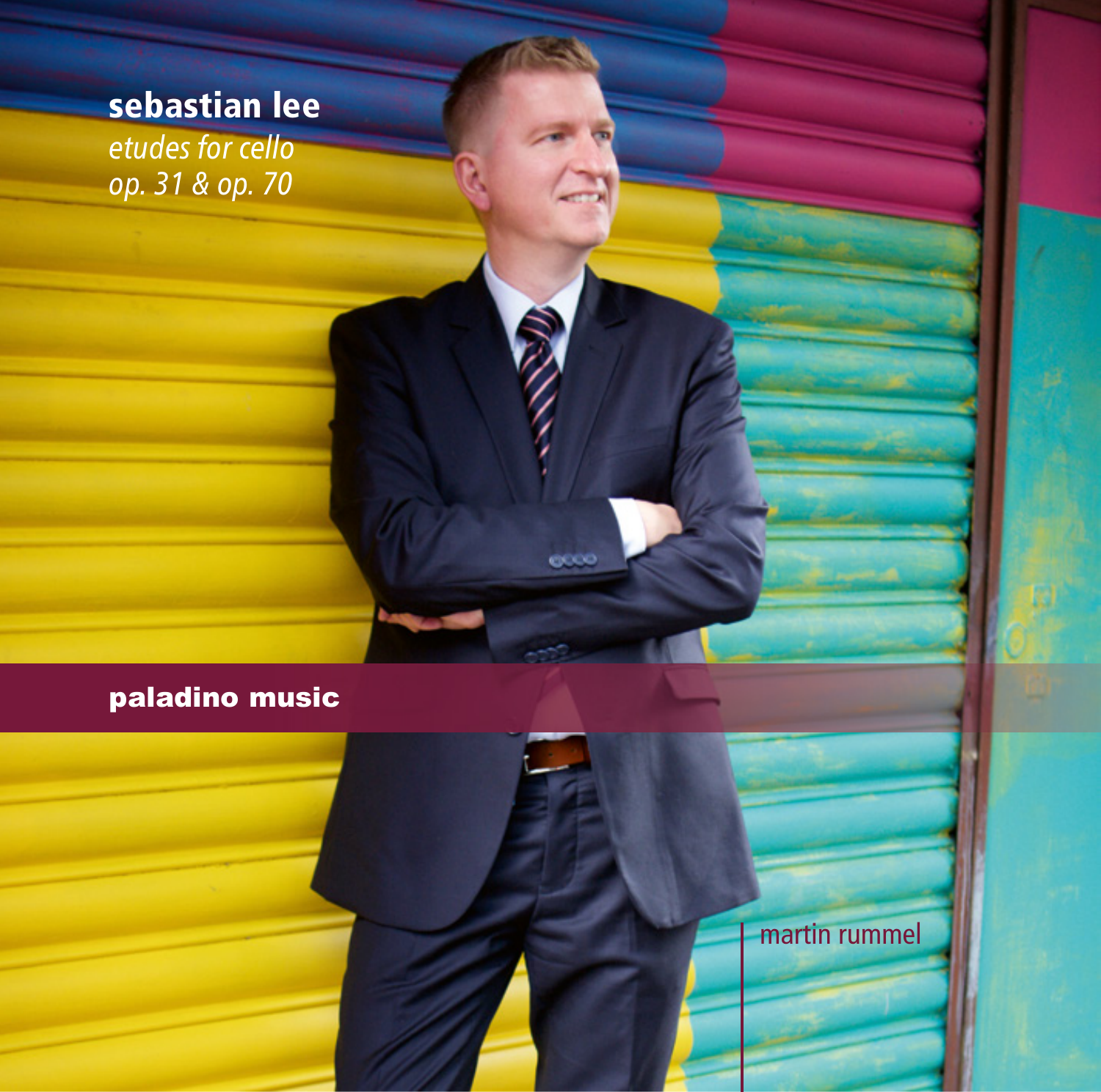sebastian lee etudes for cello op. 31 & op. 70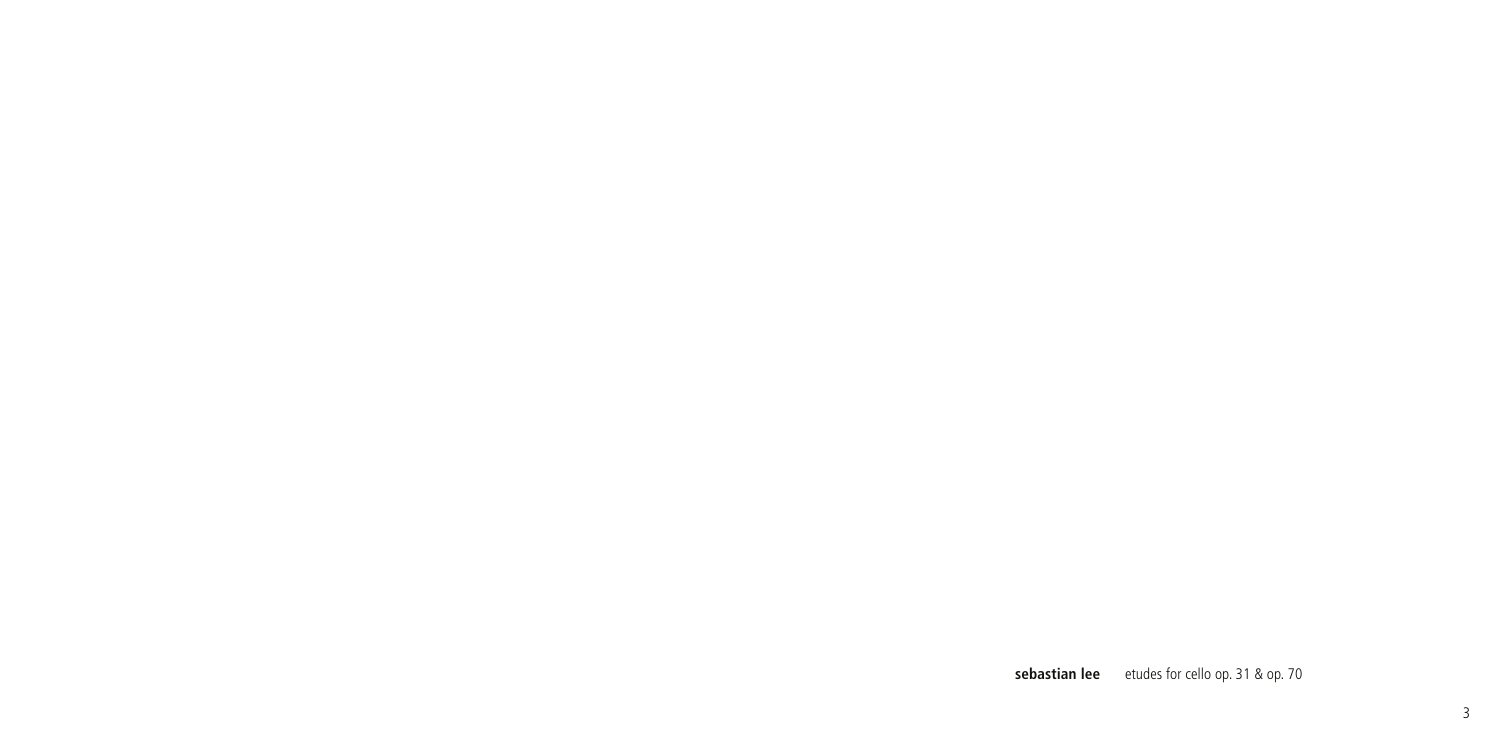## **CD 1**

| 40 Easy Etudes for violoncello with the       |       |    | 28 No. 28                                         | 00:21 |
|-----------------------------------------------|-------|----|---------------------------------------------------|-------|
| accompaniment of a second violoncello, Op. 70 |       |    | 29 No. 29                                         | 00:22 |
|                                               |       | 30 | No. 30                                            | 00:36 |
| 01 No.1                                       | 00:37 | 31 | No. 31                                            | 00:20 |
| 02 No.2                                       | 00:23 |    | 32 No. 32                                         | 00:22 |
| 03 No. 3 – Petit détaché                      | 00:24 |    | 33 No. 33                                         | 00:33 |
| 04 No. 4                                      | 00:28 |    | 34 No. 34                                         | 00:25 |
| 05 No.5                                       | 00:30 | 35 | No. 35                                            | 00:25 |
| 06 No.6                                       | 00:31 | 36 | No. 36                                            | 00:22 |
| 07 No.7                                       | 00:37 |    | 37 No. 37                                         | 00:24 |
| 08 No.8                                       | 00:20 | 38 | No. 38                                            | 00:36 |
| 09 No.9                                       | 00:34 |    | 39 No. 39                                         | 00:24 |
| 10 No. 10                                     | 00:27 | 40 | No. 40                                            | 00:31 |
| 11 No. 11                                     | 00:29 |    |                                                   |       |
| 12 No. 12                                     | 00:28 |    | 40 Melodious and Progressive Studies for          |       |
| 13 No. 13 - Grand détaché                     | 00:27 |    | violoncello, Op. 31                               |       |
| 14 No. 14                                     | 00:16 |    |                                                   |       |
| 15 No. 15                                     | 00:27 |    | 41 No. 1 - Broad Bowing. Andante                  | 01:57 |
| 16 No. 16 - Grand détaché                     | 00:37 |    | 42 No. 2 - Legato. Allegro moderato               | 01:31 |
| 17 No. 17                                     | 00:33 |    | 43 No. 3 - Melodic Study. Allegretto              | 01:44 |
| 18 No. 18                                     | 00:18 |    | 44 No. 4 - Scherzo. Allegretto con moto           | 01:39 |
| 19 No. 19                                     | 00:34 |    | 45 No. 5 - Legato. Allegro con moto               | 02:01 |
| 20 No. 20 - En poussant                       | 00:30 |    | 46 No. 6 - Melodic Study. Allegro                 | 02:04 |
| 21 No. 21                                     | 00:23 | 47 | No. 7 - Legato. Moderato                          | 01:25 |
| 22 No. 22                                     | 00:39 |    | 48 No. 8 - The Right Hand. Allegro non troppo     | 01:34 |
| 23 No. 23                                     | 00:23 |    | 49 No. 9 - Melodic Study. Moderato                | 01:45 |
| 24 No. 24 – En poussant                       | 00:38 |    | 50 No. 10 - Rondo. Allegretto                     | 02:02 |
| 25 No. 25                                     | 00:34 | 51 | No. 11 - Melodic Study. Allegretto con moto 01:30 |       |
| 26 No. 26 – Grand détaché                     | 00:23 |    | 52 No. 12 - The Right Hand. Allegro               | 01:53 |
| 27 No. 27 – Du milieu de l'archet             | 00:26 | 53 | No. 13 - Theme with Variations. Andante           | 03:29 |

## **CD 2**

|    | 54 No. 14 - Dotted Rhythm. Maestoso     | 01:27    |    | 01 No. 23 - Cantabile. Adagio                | 04:06    |
|----|-----------------------------------------|----------|----|----------------------------------------------|----------|
| 55 | No. 15 - Light Bowing. Moderato         | 01:40    |    | 02 No. 24 - Double Stops. Andante -          |          |
| 56 | No. 16 - Trills. Andante con moto       | 02:07    |    | più moto                                     | 03:22    |
| 57 | No. 17 - Light Bowing. Allegro moderato | 02:30    |    | 03 No. 25 - Staccato. Allegro non tanto      | 02:02    |
| 58 | No. 18 - Détaché. Largo - Allegro       | 01:42    | 04 | No. 26 - Various Bowings. Allegretto         | 01:42    |
| 59 | No. 19 - Rondino. Moderato              | 03:13    | 05 | No. 27 - Arpeggios. Allegro non troppo       | 03:38    |
| 60 | No. 20 - Thumb position. Allegro        | 02:14    | 06 | No. 28 - Thumb position. Allegretto          | 01:54    |
| 61 | No. 21 - Trills. Allegretto             | 01:34    | 07 | No. 29 - Broad Bowing. Lento                 | 02:07    |
| 62 | No. 22 – Arpeggios. Allegro             | 03:05    |    | 08 No. 30 - Appogiatura and Turn.            |          |
|    |                                         |          |    | Andantino                                    | 03:00    |
|    |                                         | TT 62:47 |    | 09 No. 31 - Various Bowings.                 |          |
|    |                                         |          |    | Allegretto non troppo                        | 01:25    |
|    |                                         |          |    | 10 No. 32 - The Right Wrist. Moderato assai  | 01:46    |
|    |                                         |          | 11 | No. 33 - Character Study. Allegro risoluto   | 02:23    |
|    |                                         |          |    | 12 No. 34 - Character Study. Allegro agitato | 02:10    |
|    |                                         |          |    | 13 No. 35 - Trills. Andante sostenuto        | 02:43    |
|    |                                         |          |    | 14 No. 36 - Study in Velocity. Largo -       |          |
|    |                                         |          |    | Allegro con spirit                           | 03:05    |
|    |                                         |          |    | 15 No. 37 - Study in Relaxation.             |          |
|    |                                         |          |    | Allegro moderato                             | 02:30    |
|    |                                         |          |    | 16 No. 38 - Double Stops. Andante moderato   | 03:24    |
|    |                                         |          | 17 | No. 39 - Chromatic Study.                    |          |
|    |                                         |          |    | Allegro non troppo                           | 02:27    |
|    |                                         |          |    | 18 No. 40 - Octaves. Allegro brillante       | 03:41    |
|    |                                         |          |    |                                              |          |
|    |                                         |          |    |                                              | TT 47:28 |

**Martin Rummel,** cello **Sebastian Hartung, cello II (CD1, 1-40)**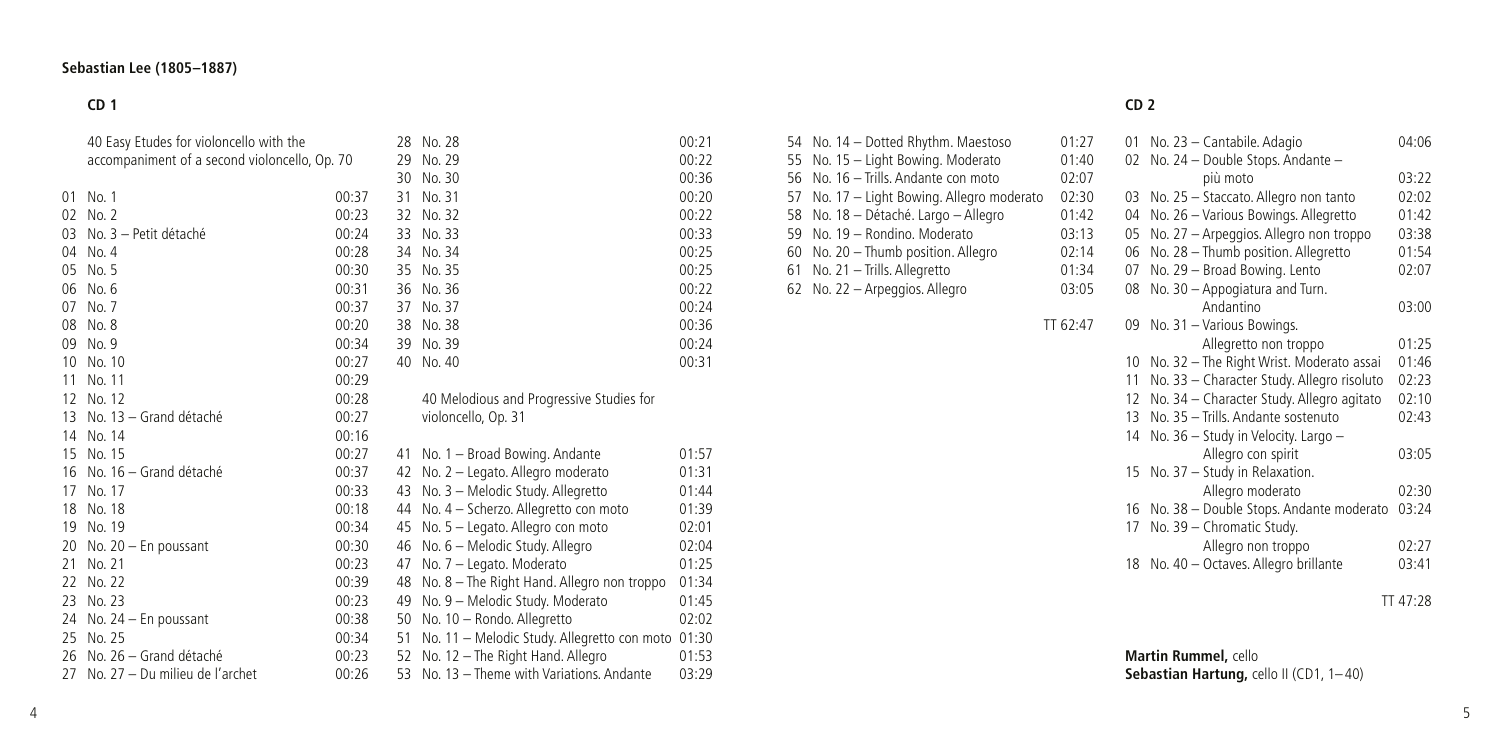Not much is known about the life of the cellist **Sebastian Lee**, who was born on 24 December 1805 in Hamburg, even if both collections of etudes that can be heard on this recording are standard repertoire in cello lessons around the world. After studies with Johann Nikolaus Prell (177 3–1849), Lee made his debuts in Hamburg, Kassel, Leipzig and Frankfurt in 1830. In 1832, he travelled to Paris and made a very successful debut in the Théâtre Italien. From 1837 to 1868, he was principal cellist of the Grand' Opera in Paris and a professor at the Conservatoire. After retiring from these positions, he returned to his hometown Hamburg, where he worked as a composer and pedagogue until his death on 4 January 1887.

In Paris, he wrote mainly pedagogic works, including his opus magnum Méthode pratique pour le violoncelle, Op. 30, which is dedicated to his colleague Louis Pierre Martin Norblin (1781–1854) and was the standard method at the Paris Conservatoire for a long time. In addition to this method, Lee wrote several collections of etudes of various difficulties over the years, includ ing his Opp. 31, 57, 70, 76, 92, 106, 109, 113 and 131. He also wrote numerous duos for two cellos or for vio lin and cello, but only a few works for cello and piano seem to have survived, such as his Souvenir des Vêpres Siciliennes (Opéra de Verdi). Cantilène pour Violoncelle avec accompagnement de Piano, Op. 79, written in 1857 and clearly serving the fashion of his time. Of all his works, the two etude collections on this recording are the most commonly known compositions that have entered every young cellist's repertoire.

The first edition of the 40 etudes Op. 70 was published by Schott in 1855, with the addition of "the pupil" in front of the upper and "the teacher" in front of the lower voice. The upper voice can entirely be played in the first position. even if those little pieces are not as easy as it may seem at first glance – if you want to play them well. Besides the technical difficulties that beginner cellists have to master, these aphoristic little pieces are great to work on musical shape and expression in spite of their shortness.

It is also unknown when exactly Lee's 40 Études mélodiques et progressives pour le violoncelle, Op. 31, were written. Like his method, they are dedicated to the French "Professeur au Conservatoire", Louis Pierre Martin Norblin, thus indicating that they were written before Norblin's retirement in 1846. Lee's cello method was published in 1845, which supports this assumption. Today's common edition of Lee's Op. 31 was published by Hugo Becker (186 3–1941), who made small changes to the original. In the original edition, all markings are in French, and the technical demands rise quite rapidly throughout the collection. Similar to David Popper's muchfeared Hohe Schule des Violoncellospiels, Lee's intimate knowledge of the cello makes some of these etudes trickier to play than they finally sound.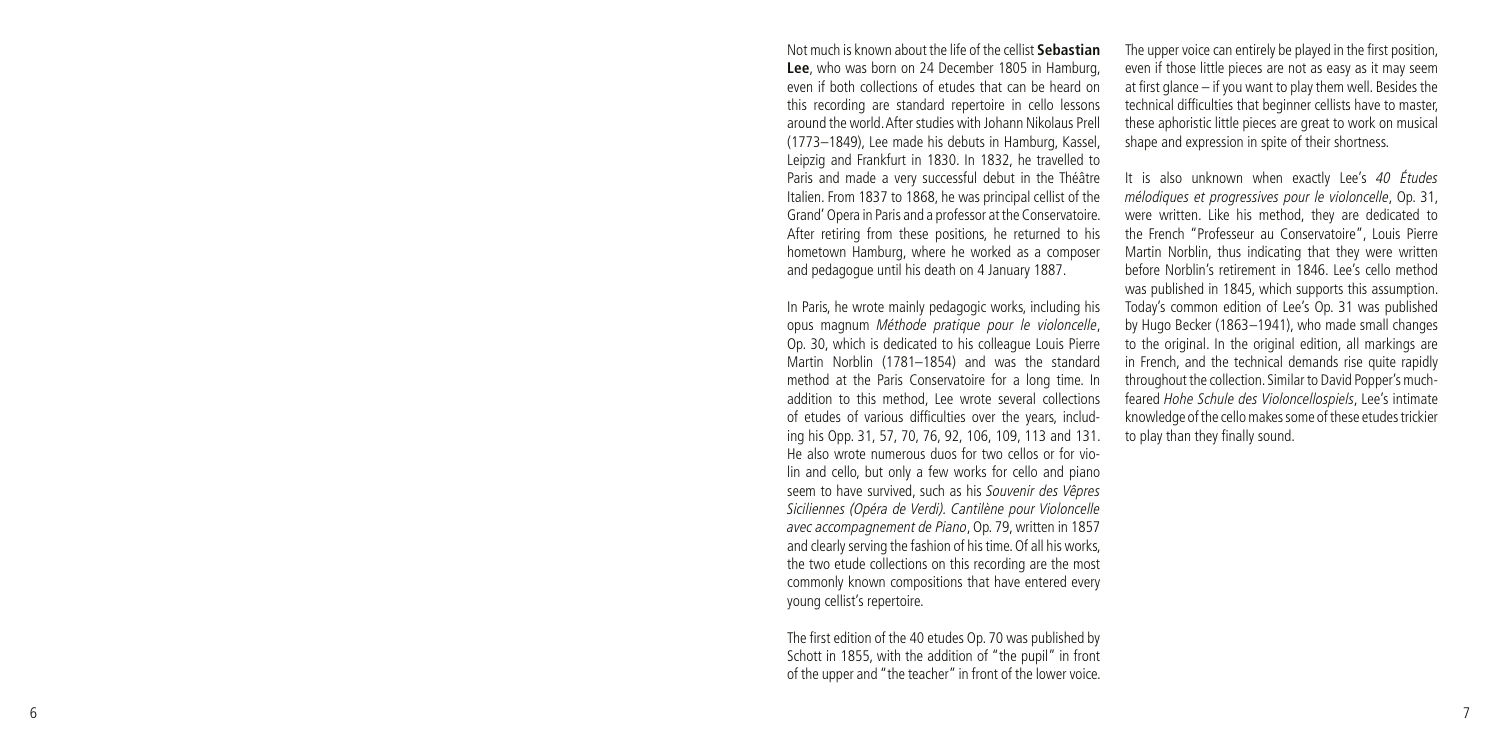

"[…] a tempting concept to present **Martin Rummel** as the latest candidate for 'most distinguished Viennese cel list of today'. And perhaps he is." wrote David W Moore in the American Record Guide about Martin Rummel's album of Merk's "Fleurs d'Italie" (Naxos) in 2013.

Born in 1974, the cellist can currently be heard on more than 40 albums, the last of which to raise international attention being the Complete Cello Concertos by Andrea Zani on Capriccio – an unparalleled recording career in Rummel's generation. Martin Rummel is a regular guest at venues such as the Konzerthaus and Musikverein in Vienna, the Tonhalle Düsseldorf, de Doelen in Rotterdam or the Krannert Center in Urbana, in short: leading festi vals, venues and orchestras in Europe, the US, Asia and the Pacifics. His playing is frequently honored with stand ing ovations from audiences, be it for concerto appear ances such as his American debut with Tchaikovsky's "Rococo Variations" or his extraordinary performances of the Complete Bach Cello Suites in one evening.

After early lessons from Wilfried Tachezi, Mr Rummel later studied with Maria Kliegel in Cologne and mainly with William Pleeth in London, whose last pupil he was to become. Not only because of his editions of all major cello etudes for Bärenreiter-Verlag he is now a renowned pedagogue himself and is regularly invited to give masterclasses all over the world. Furthermore, he is valued as a chamber music partner by musicians of all generations and is a passionate ambassador for classical music – as such he is amongst other things the owner and mastermind of the music company paladino (with its labels KAIROS, paladino music, Orlando Records and Austrian Gramphone) and, since 2016, Head of School at the University of Auckland's School of Music.

Mr Rummel's instruments are individually strung by Thomastik-Infeld, Vienna.

www.martinrummel.com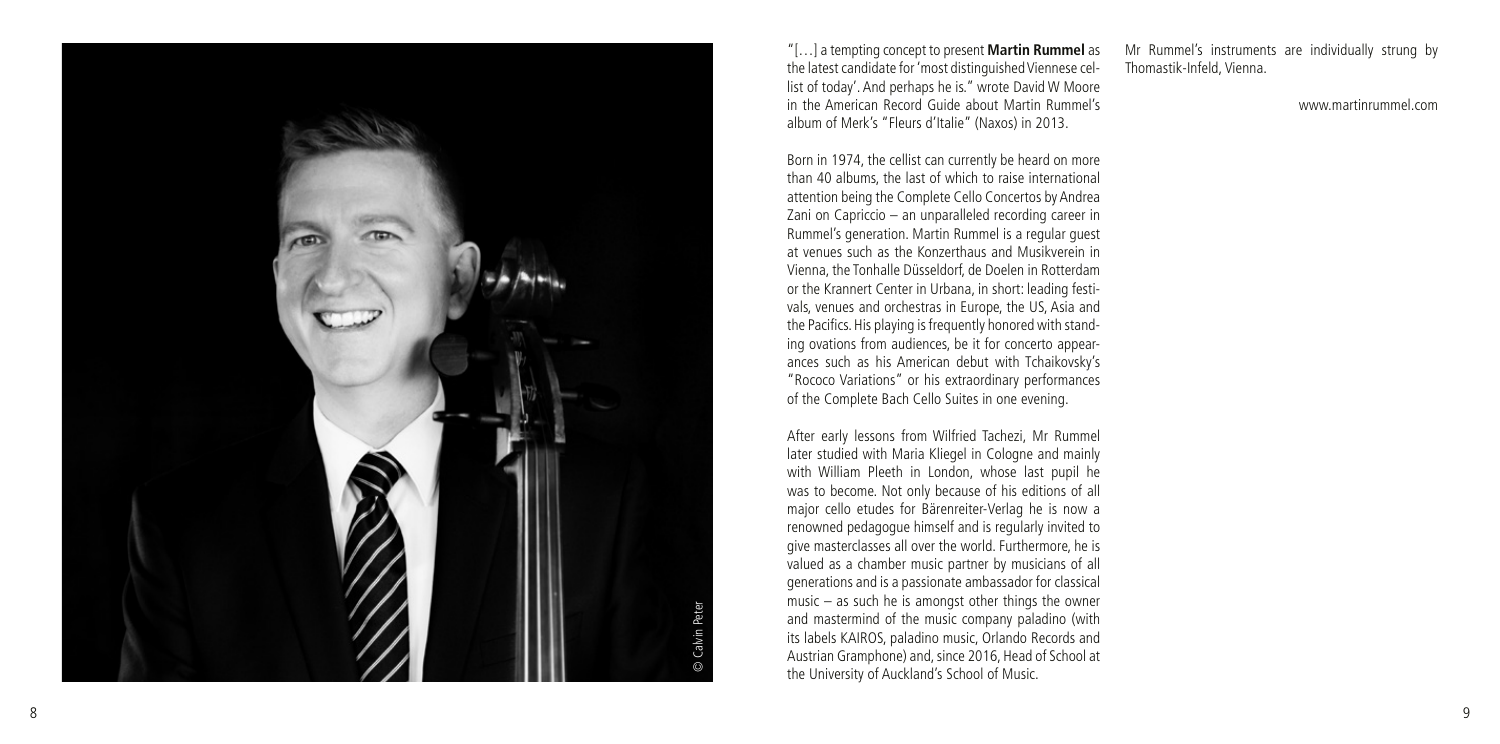

**Sebastian Hartung** was born 1977 in Düsseldorf (Germany) and received his first cello lessons at the age of seven. He won prizes at several chamber music competitions in Germany, such as the Alice-Sammter-Wettbewerb and the Eislerwettbewerb in Berlin, the Competition of German Music Universities in Frankfurt, as well as the International Competition for Ostracized Music in Schwerin.

After studying with Martin Rummel at the Music Academy in Kassel, he moved to Berlin in 2001, to study with Markus Nyikos at the University of the Arts in Berlin, graduating with the Konzertexamen in 2006.

As a member of the Gustav Mahler Youth Orchestra he has toured throughout Europe under such conductors as Franz Welser-Möst or Claudio Abbado. He also played with the Staatskapelle Weimar and the Orchestra Ensemble in Kanazawa. Parallel to his current position in the Bochum Symphony Orchestra, Sebastian started studying the baroque cello in 2012 with Kristin von der Goltz at the Hochschule für Musik und Darstellende Kunst in Frankfurt. Since then, he was frequently invited to perform at festivals for Early Music in Gotha, Weilburg and Mannheim.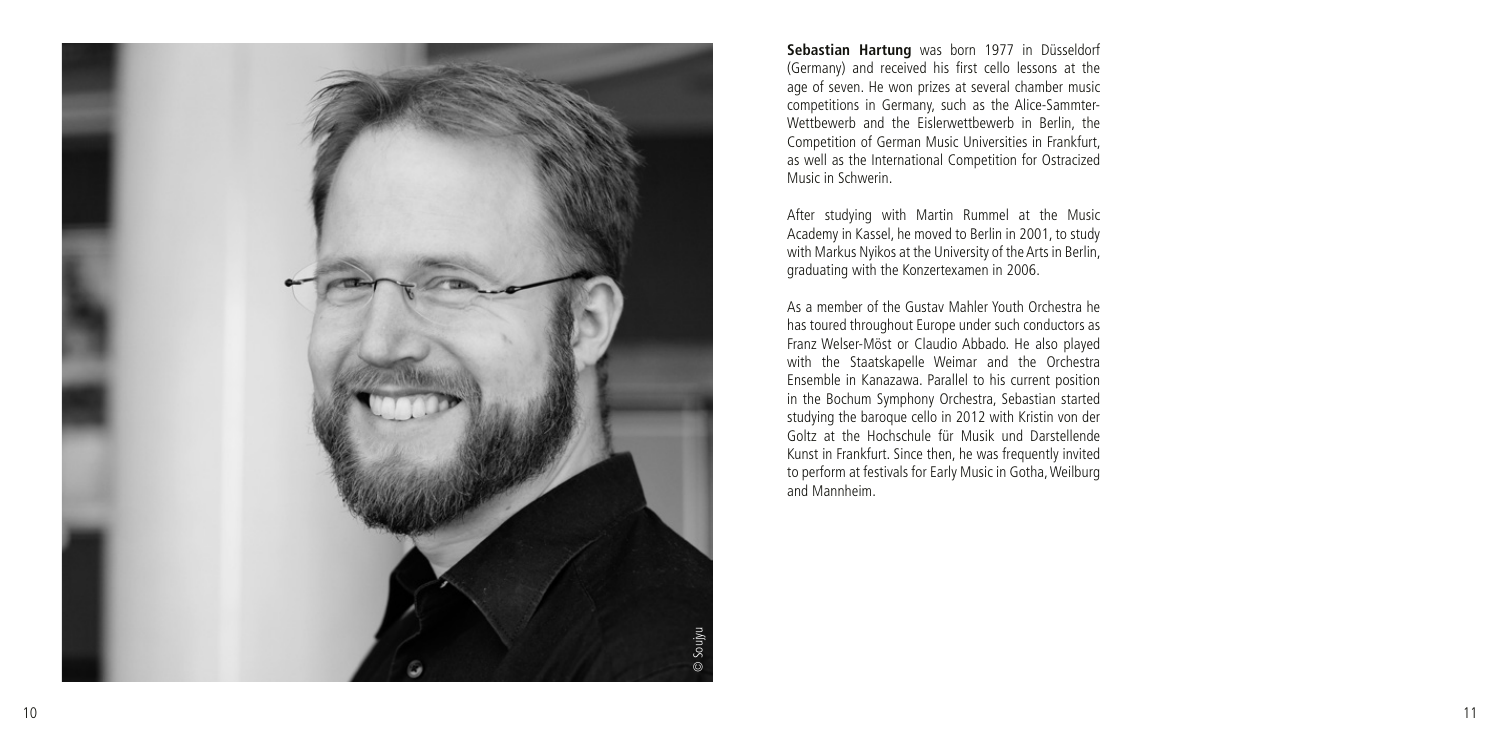Über das Leben des Cellisten **Sebastian Lee**, geboren am 24. Dezember 1805 in Hamburg, ist nur wenig bekannt, obwohl die hier eingespielten Etüdensammlun gen zur Standardliteratur für den Violoncellounterricht gehören. Nach seinem Studium bei Johann Nikolaus Prell (177 3 –1849) debütierte Lee 1830 in Hamburg, Kassel, Leipzig und Frankfurt. 1832 reiste er nach Paris und debü tierte mit großem Erfolg im Théâtre Italien. 1837 wurde er als Solocellist an die Grand' Opéra in Paris berufen; eine Stellung, die er bis 1868 innehatte. Gleichzeitig wirkte er als Professor am Conservatoire. Nach seiner Pensionierung in Paris kehrte Sebastian Lee in seine Heimatstadt Ham burg zurück, wo er bis zu seinem Tod am 4. Januar 1887 weiter als Komponist und Pädagoge arbeitete.

In Paris entstanden hauptsächlich pädagogische Komposi tionen, darunter sein Hauptwerk Méthode pratique pour le violoncelle op. 30, das seinem Kollegen Louis Pierre Martin Norblin (178 1–1854) gewidmet ist und lange Zeit am Pariser Conservatoire benützt wurde. Ergänzend dazu komponierte Lee im Laufe der Jahre mehrere Etüdensammlungen aller Schwierigkeitsgrade (u.a. opp. 31, 57, 70, 76, 92, 106, 109, 113 und 131). Zahlreiche Duos entstanden, sowohl für zwei Violoncelli als auch für Violine und Violoncello. Lediglich wenige Werke für Violoncello und Klavier sind bekannt, darunter das eindeutig der Mode der Zeit gerecht werdende Souvenir des Vêpres Siciliennes (Opéra de Verdi). Cantilène pour Violoncelle avec accompagnement de Piano op. 79 aus dem Jahre 1857.

Von allen Werken Sebastian Lees sind es erstaunlicher weise einzig die hier aufgenommenen Sammlungen von zwei Mal 40 Etüden, die sich über Generationen als Standardliteratur für junge Cellisten gehalten haben. Die

Erstausgabe zu den 40 Etüden op. 70 erschien 1855 bei Schott, mit dem Zusatz "Der Schüler" für die obere Stimme und "Der Lehrer" für die untere. Die Stimme des Schülers ist durchwegs in der ersten Lage spielbar, wenngleich diese kleinen Stücke, wenn man sie wirklich gut spielen will, gar nicht so einfach sind, wie es auf den ersten Blick scheint. Diese aphoristischen Stücke sind neben den technischen Schwierigkeiten, die es für Cellisten am Anfang ihrer Instrumentalstudien zu überwinden gilt, trotz ihrer Kürze auch bestens geeignet, das Arbeiten an der musikalischen Form zu üben.

Über die Entstehung der 40 Études mélodiques et progressives pour le violoncelle op. 31 ist wenig bekannt. Auch sie sind, wie die Celloschule, dem Franzosen und "Professeur au Conservatoire" Louis Pierre Martin Norblin gewidmet. Dies lässt darauf schließen, dass sie vor Norblins Pensionierung 1846 geschrieben wurden. Die Veröffentlichung der Celloschule (op. 30) lässt sich auf 1845 datieren, was diese These unterstützt. Heute gebräuchlich (und hier aufgenommen) ist eine Ausgabe von Hugo Becker (1863–1941), die kleine Veränderungen im Vergleich zur Originalausgabe aufweist. Auch sind im Original die spieltechnischen Anweisungen zu den Etüden ausschließlich Französisch. Die Anforderungen an den Schüler steigen recht rapid an, und – ähnlich wie in David Poppers gefürchteten Hohen Schule des Violoncellospiels op. 73 – macht Lees intime Kenntnis des Instruments manche Etüden durchaus schwieriger als sie im Endeffekt klingen.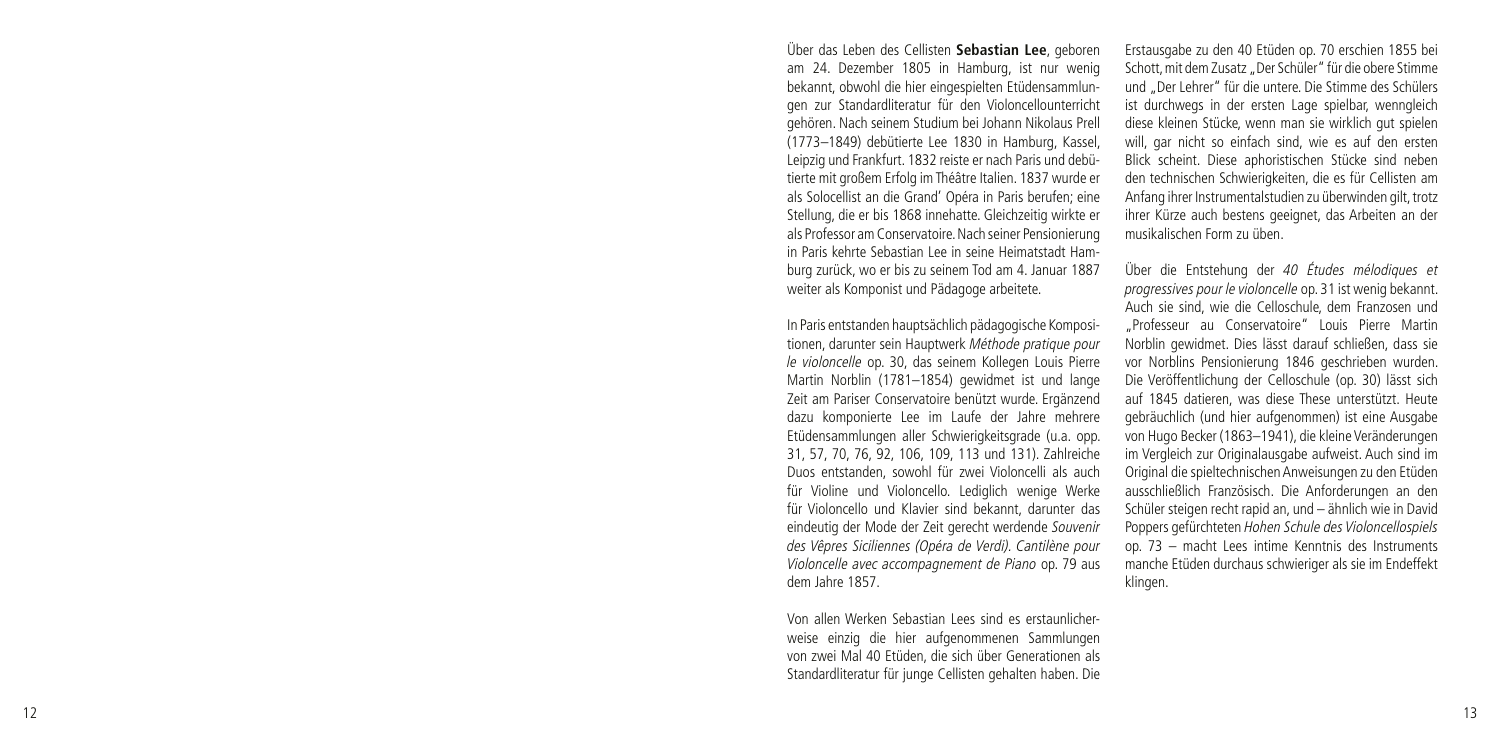

"[...] ein bestechender Versuch, **Martin Rummel** als den bedeutendsten Wiener Cellisten der Gegenwart zu prä sentieren. Und vielleicht ist er das." So David W. Moore im American Record Guide 2013 über Martin Rummels CD mit den "Fleurs d'Italie" von Joseph Merk auf Naxos.

Auf über 40 Alben ist der 1974 geborene Cellist derzeit zu hören, von denen zuletzt die Ersteinspielung sämtlicher Cellokonzerte von Andrea Zani für Capriccio internationales Aufsehen erregt hat – eine Aufnah mekarriere, die in Rummels Generation ihresgleichen sucht. Martin Rummel ist regelmäßiger Gast in Sälen wie dem Konzerthaus und dem Musikverein in Wien, der Tonhalle Düsseldorf, de Doelen in Rotterdam oder dem Krannert Center in Urbana, kurz: Festivals, Säle und Orchester in Europa, Süd- und Nordamerika, Asien und dem pazifischen Raum. Immer wieder wird er für sein Spiel mit standing ovations bedacht, sei es als Solist mit Orchester oder für seine außergewöhnlichen Darbietun gen sämtlicher Bach-Cellosuiten an einem Abend.

Nach anfänglichen Studien bei Wilfried Tachezi wechselte Rummel später zu Maria Kliegel nach Köln und vor allem zu William Pleeth nach London, dessen letzter Schüler er ist. Nicht zuletzt als Herausgeber sämtlicher wesent licher Celloetüden für den Bärenreiter-Verlag selbst ein angesehener Pädagoge, gibt Martin Rummel weltweit Meisterkurse und ist ein von Musikern aller Generationen geschätzter Kammermusiker sowie leidenschaftlicher Musikvermittler – als solcher vor allem Eigentümer und Mastermind des Musikunternehmens paladino (mit den Labels KAIROS, paladino music und Orlando Records) sowie seit 2016 als Head of School (Rektor) der School of Music an der University of Auckland (Neuseeland), wo er derzeit lebt.

Martin Rummels Instrumente werden von der Wiener Firma Thomastik-Infeld individuell besaitet.

www.martinrummel.com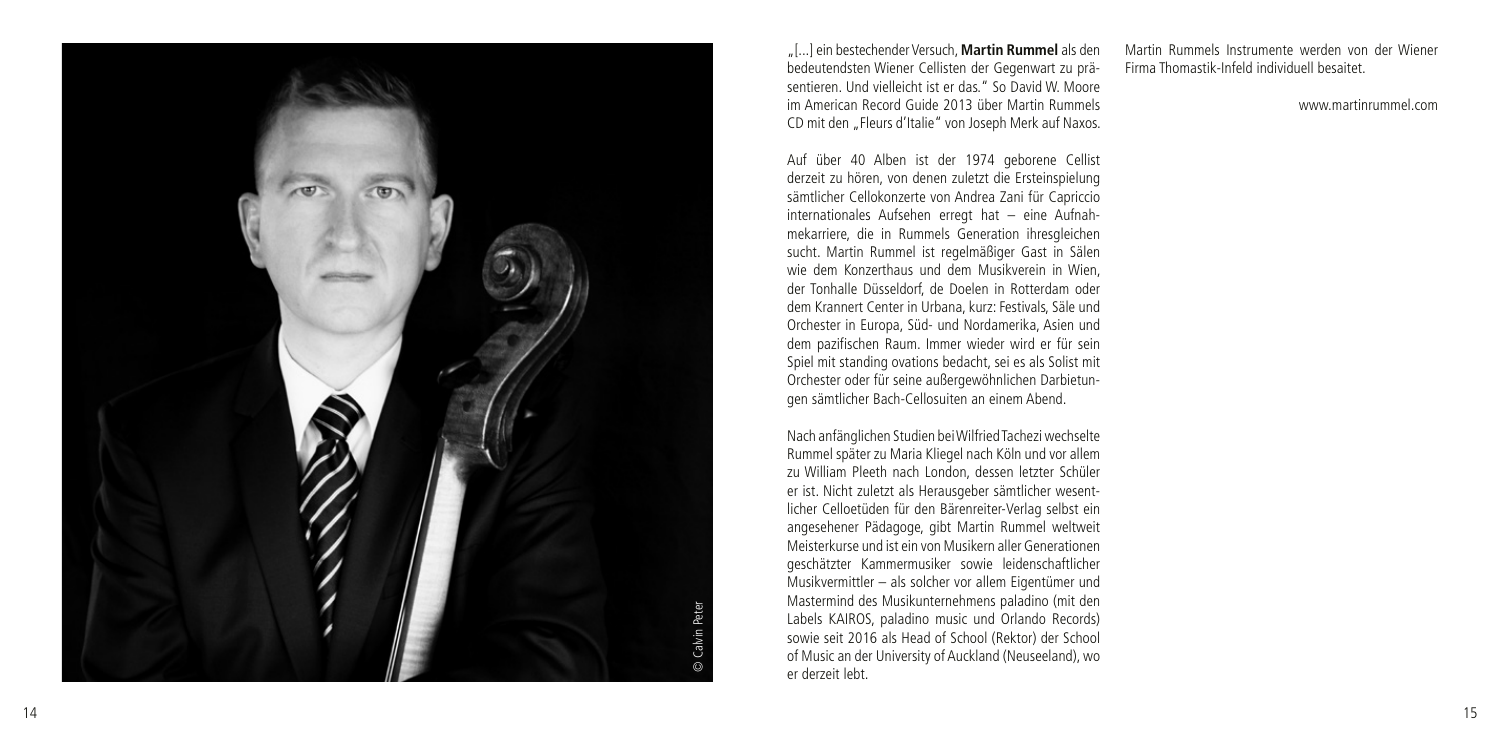

**Sebastian Hartung**, geboren 1977 in Düsseldorf, erhielt seinen ersten Cellounterricht mit sieben Jahren. Er ist Preisträger zahlreicher Kammermusikwettbewerbe wie dem Alice-Sammter und dem Fislerwettbewerb in Berlin, dem Hochschulwettbewerb in Frankfurt und dem internationalen Wettbewerb für verfemte Musik in Schwerin.

Nach Studien bei Martin Rummel an der Musikakademie in Kassel wechselte er 2001 an die Universität der Künste in Berlin zu Prof. Markus Nyikos, wo er sein Studium 2006 mit Konzertexamen abschloss.

Mit dem europäischen Gustav Mahler Jugendorchester nahm er an Tourneen unter Franz Welser-Möst und Claudio Abbado teil und spielte darüber hinaus in der Staatskapelle Weimar und beim Orchestra Ensemble Kanazawa in Japan. Seit 2009 ist er Mitglied der Bochumer Symphoniker und absolvierte parallel zu dieser Tätigkeit ein Masterstudium Barockcello bei Prof. Kristin von der Goltz an der Musikhochschule Frankfurt. Seitdem konzertierte er u.a. bei Festivals für Alte Musik in Gotha, Weilburg und Mannheim.